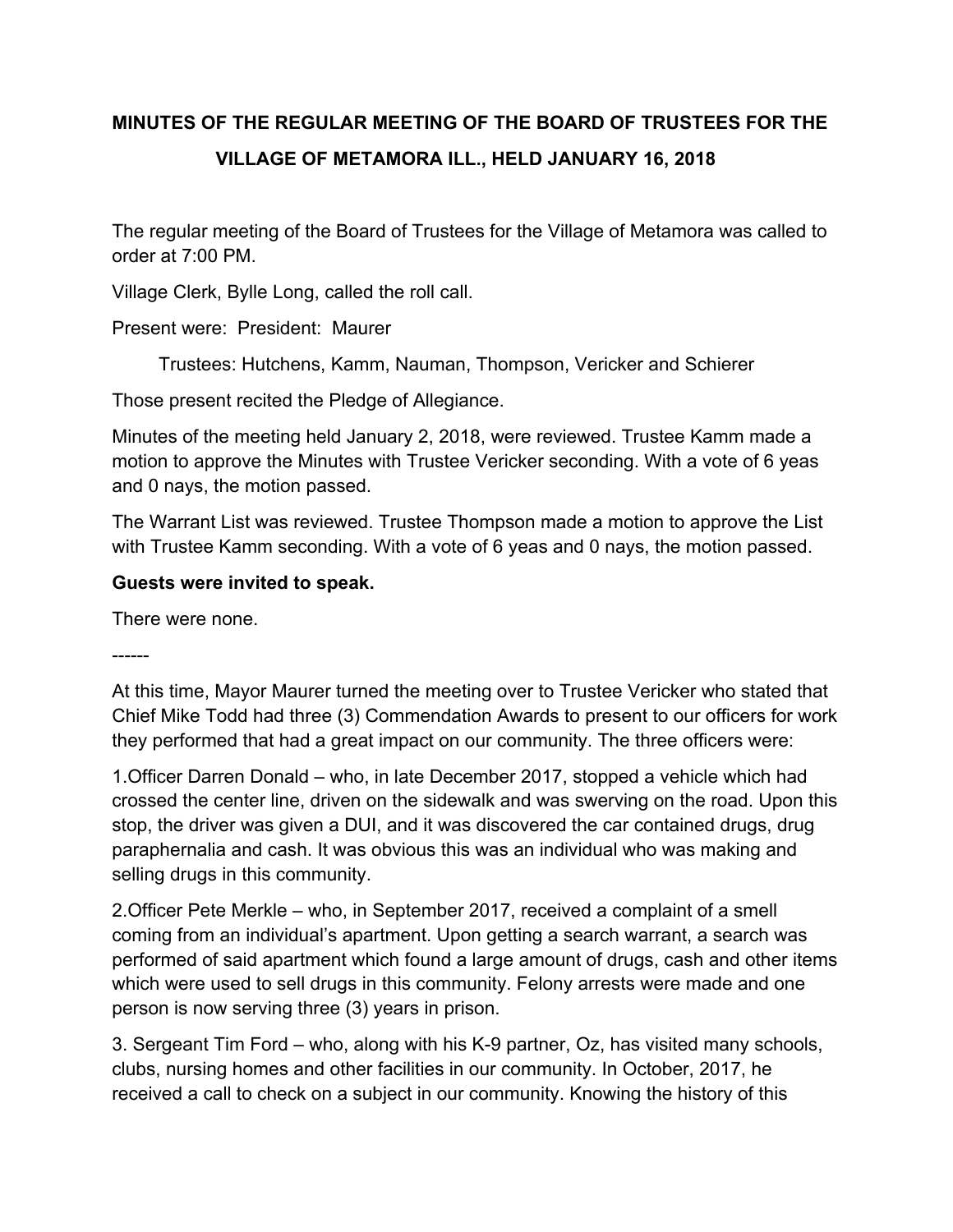subject, he called for back-up from Woodford County. Upon finding and stopping said subject on a traffic stop, he was found to be in possession of two (2) loaded handguns, as well as loaded magazines. While being questioned at the department, the subject agreed to a search of his apartment in which a loaded AR-15 rifle, several rounds of ammunition and a ballistic vest were recovered. It is believed the subject was possibly intent on committing a shooting in or around our community. This felony arrest by Officer Ford prevented this from occurring.

# **Mayor's Report**

Mayor Maurer announced that the auditor for the Village, John Meister, is retiring. John has recommended another firm and the Trustees can approve and appoint this recommendation or interview another firm. Trustees felt they could trust the recommendation made by John Meister. Mayor Maurer said he would put this on the agenda for the next meeting to hire a new auditor.

Next, he spoke of the issue of the hardware store and the loan to the Village that is still owed. The loan was from money the Village received from the State for the Revolving Loan Fund. The State is changing their regulations to municipalities for this fund. There is a meeting the end of the month and our Treasurer, Joan Garber, will be attending, to get more information from the State. Attorney Tibbs will also investigate the legalities regarding the hardware store and the options the Village will have with that issue.

Mayor Maurer stated the property at 115 S Niles is now owned by the Village. He said it was in much better shape than the house next door. He asked the Board if they wished to rent it out or just wait till they could both be torn down.

# **Attorney's Report**

Attorney's Tibbs reported on the following:

- 1. Serpette Property Purchase was completed on January 3, 2018. The keys are now at the administration office.
- 2. Sexual Harassment Policy The sexual harassment policy adopted on January 2 has been incorporated into the Village's personnel policy manual.
- 3. Closeout of Revolving Loan Fund The Village should identify one or two projects capable of consuming the entire balance of the fund. We are investigating various possibilities with respect to outstanding loans.

# **Engineer's Report**

Eric Bachman reported on the following:

1. He said he would revisit the plans his firm has for shovel ready projects.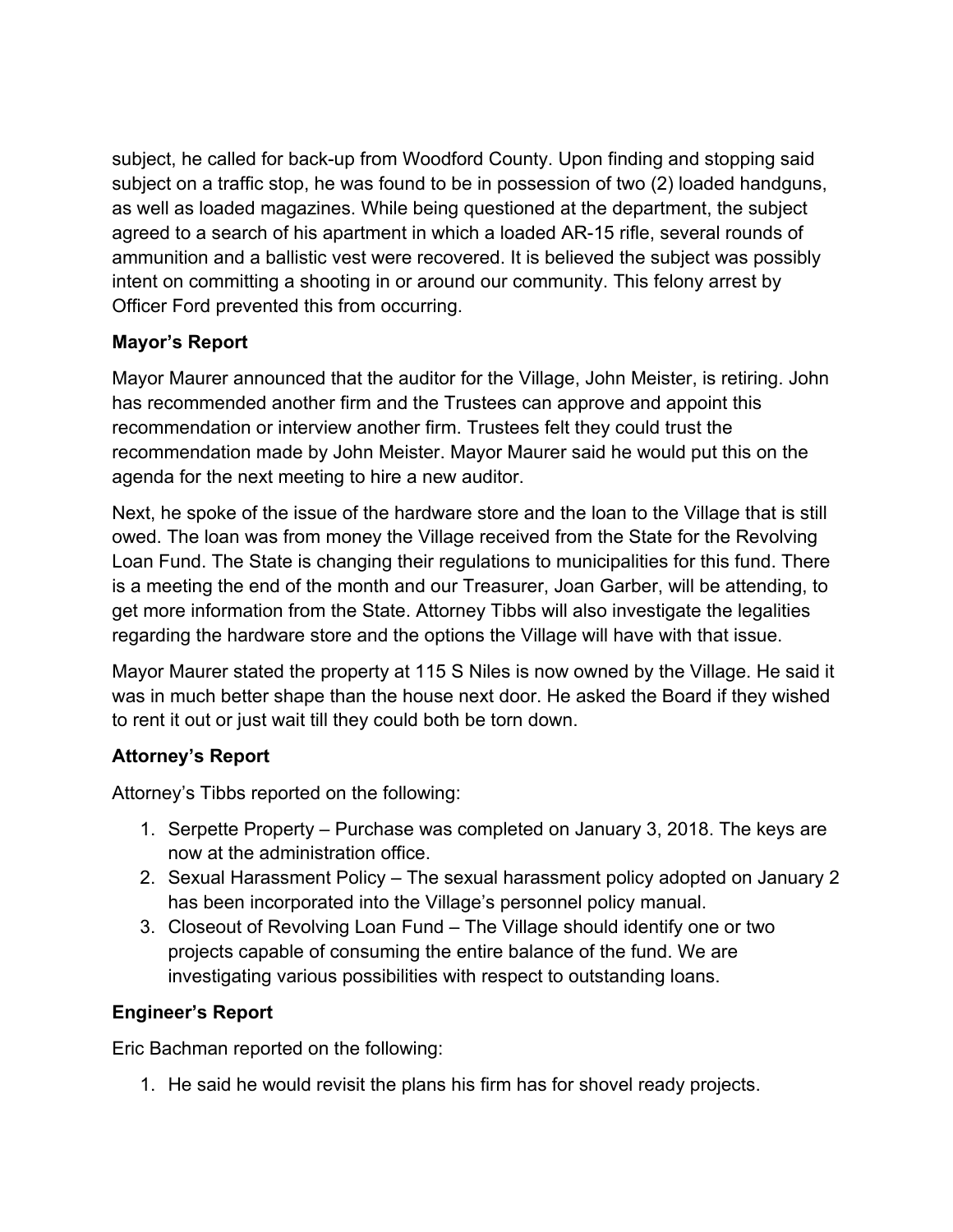2. Has been staying in touch with Jason on the rehab of Well #8

## **Treasurer's Report**

Treasurer Garber was not in attendance due to illness.

## **Public Works Department**

He said Jason Jones was not able to take all his vacation time last year due to the Village overburdening him. This will be discussed at the meeting on the  $23<sup>rd</sup>$  as it's really not fair for him to lose the time when it was for the Village's benefit that he did not take the time off last year.

The update on Well #8 included options to be discussed for repair and/or replacement of motor on the submersible pump. These will be discussed in depth at the committee meeting.

Next, he said the John Deere 2355 was in need of some repairs. Jason will explain in detail at the committee meeting.

#### **Police/Fire/ESD**

Trustee Vericker reminded everyone of the committee meetings on January 23, 2018, starting at 5 PM.

#### **Finance, Economic Development, Insurance**

Trustee Kamm said the business with the overdue loan payments had now caught up with their payments, but not the late fees. He said he would look into how to handle collecting them.

## **Employee Relations, Long Term Planning-Zoning, Special Projects**

Trustee Hutchens inquired as to who now owned the house on the corner of Partridge and Rte. 89. It has a lot of trash on the premises and needs to be cleaned up.

He said at the next committee meeting the ex-mayor of North Pekin will come and speak as to how North Pekin received monies to help build a new firehouse. He said the need for a new firehouse in Metamora is important because the one we have does not meet the size and needs of our equipment.

## **Old Business**

There was no old business.

**New Business**